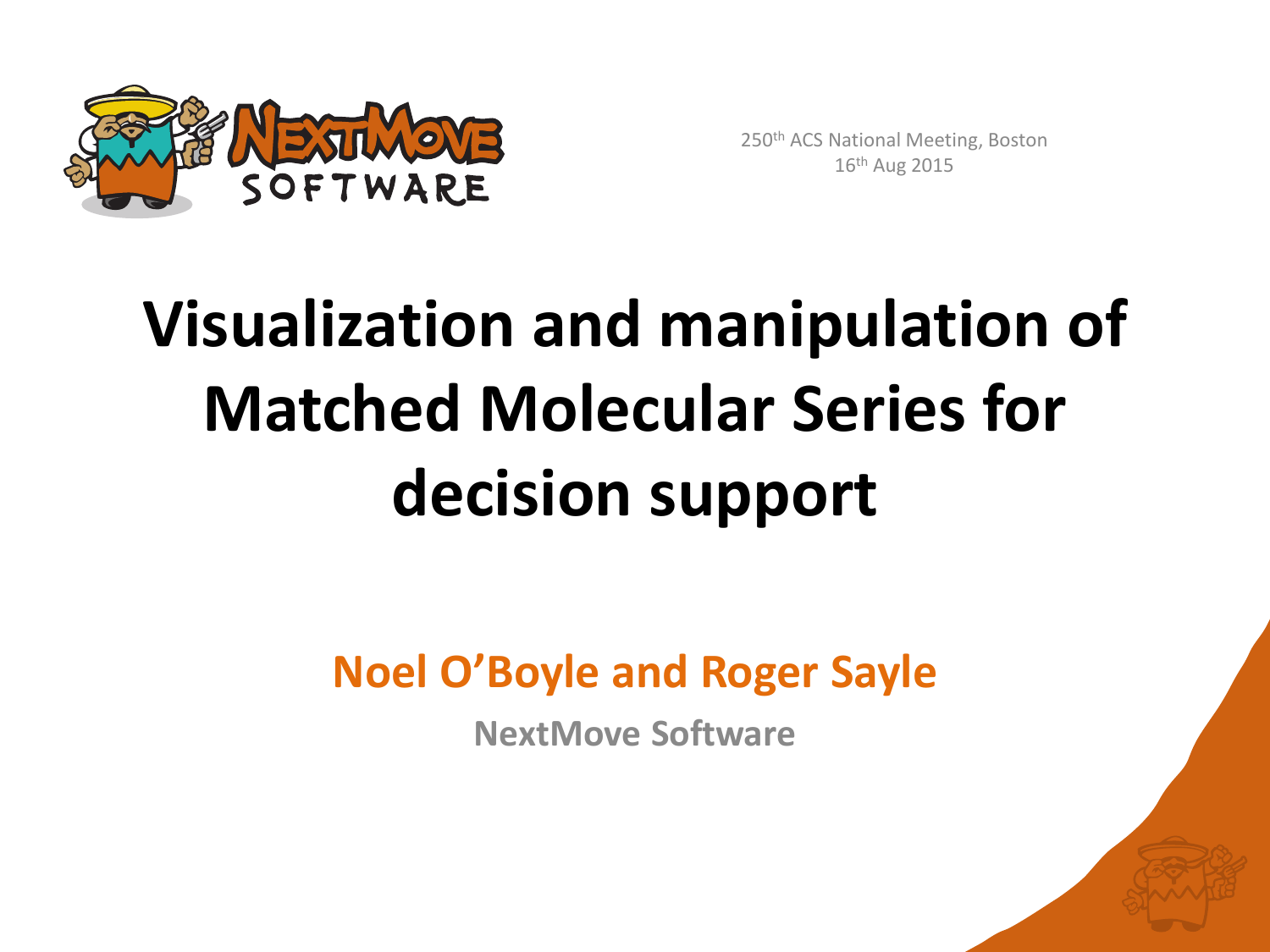#### Matched (Molecular) Pairs



Coined by Kenny and Sadowski in 2005\* Easier to predict **differences** in the values of a property than it is to predict the value itself

\* Chemoinformatics in drug discovery, Wiley, 271–285.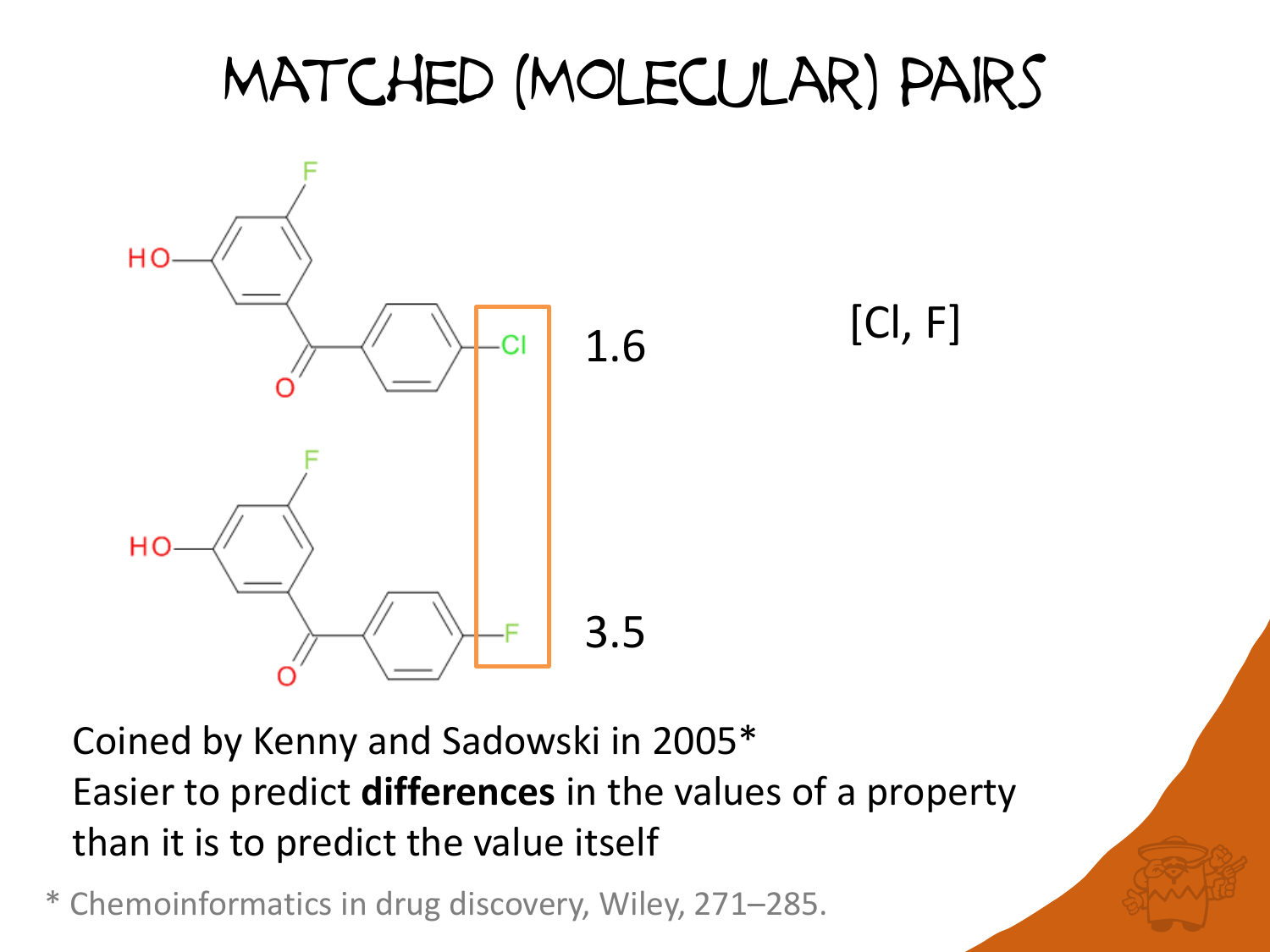#### Matched Pair usage

- Successfully used for:
	- Rationalising and predicting physicochemical property changes
	- Finding bioisosteres

- Not very successful in improving activity
	- Activity changes dependent on binding environment
- Need to look beyond matched pairs

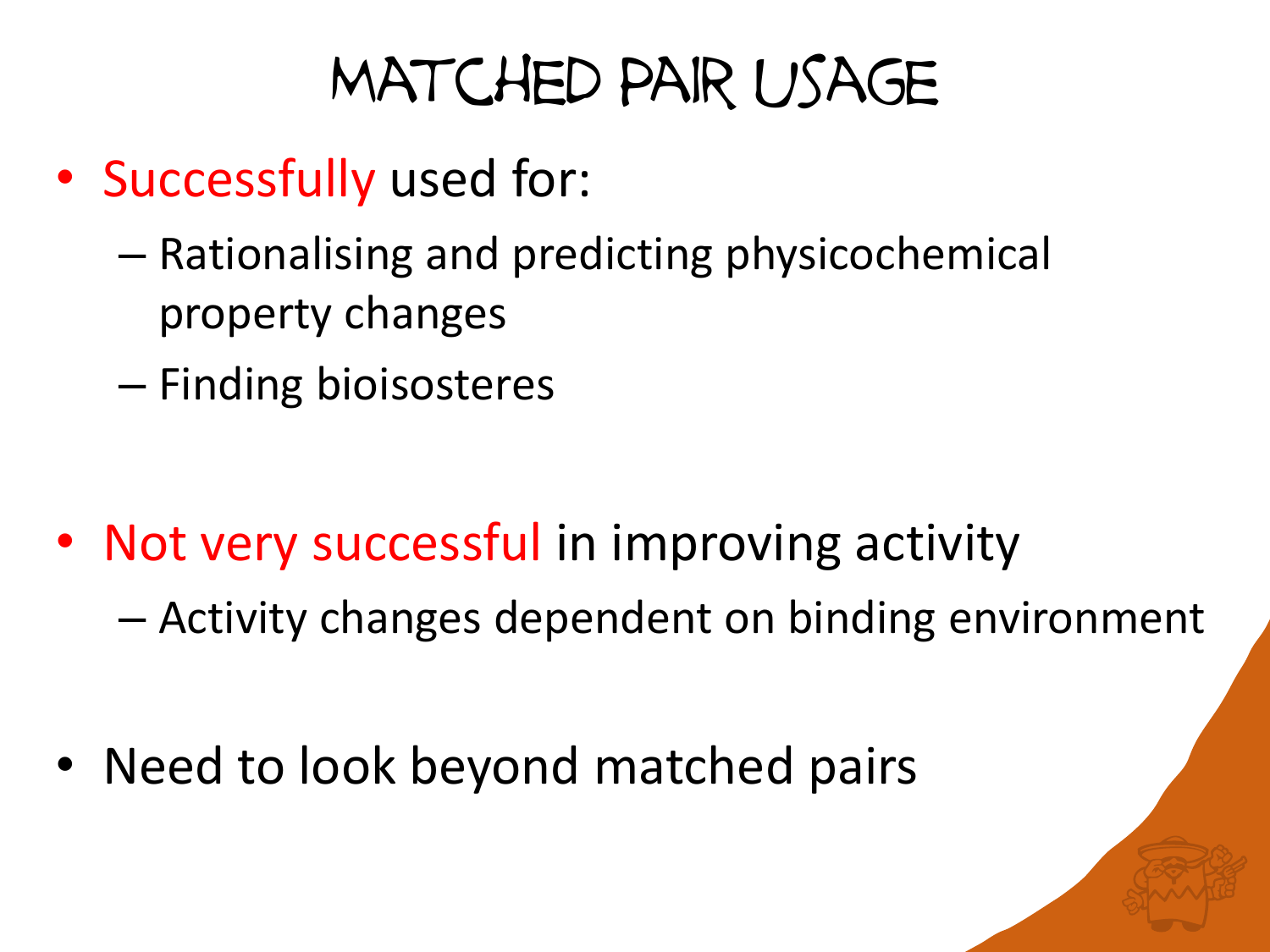#### Matched Series of length 2 = Matched Pair



**[Cl, F]**

"Matching molecular series" introduced by Wawer and Bajorath, *J. Med. Chem.* **2011**, *54*, 2944

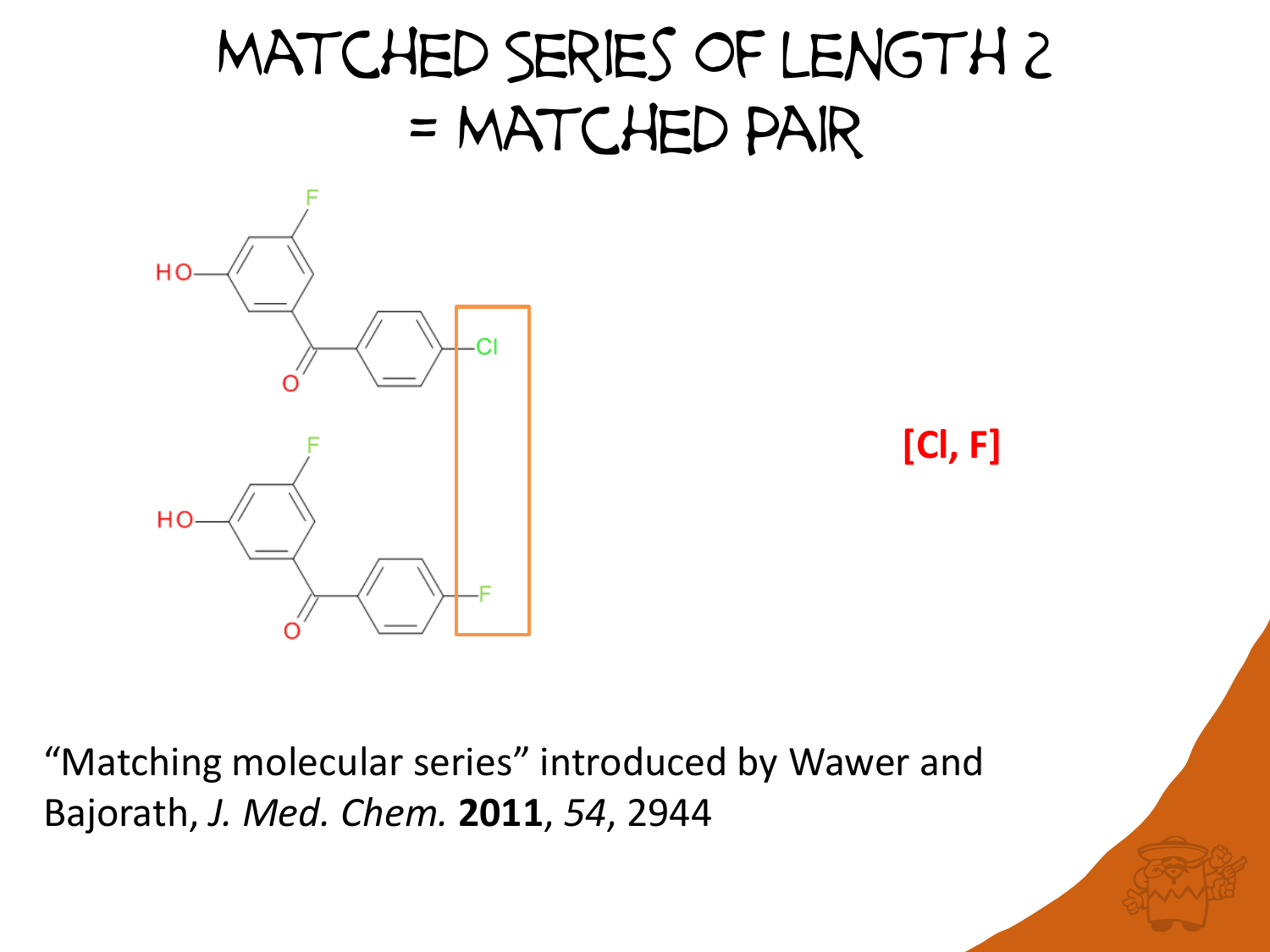#### Matched Series of length 3



**[Cl, F, NH<sup>2</sup> ]**

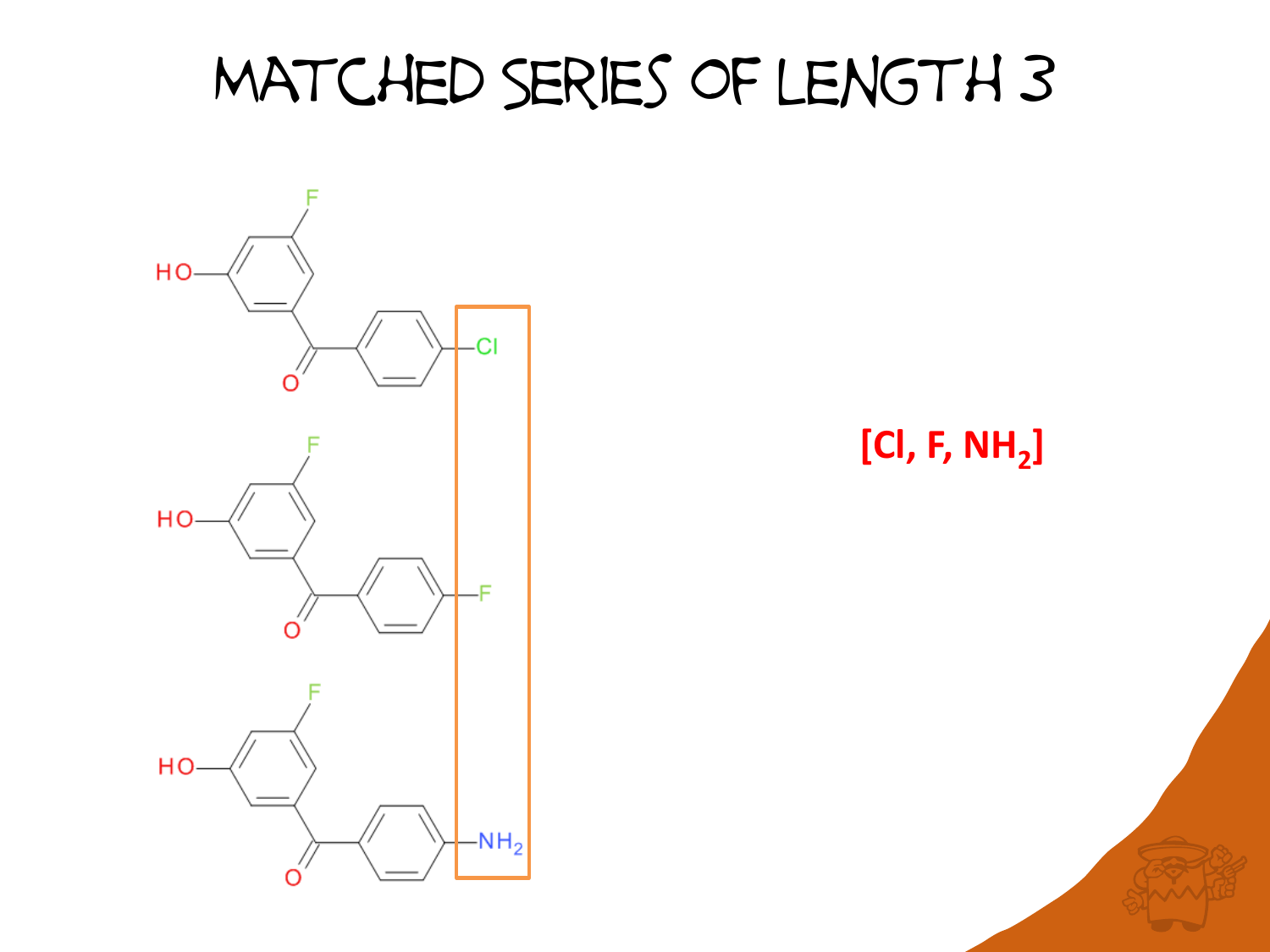#### Ordered Matched Series of length 3

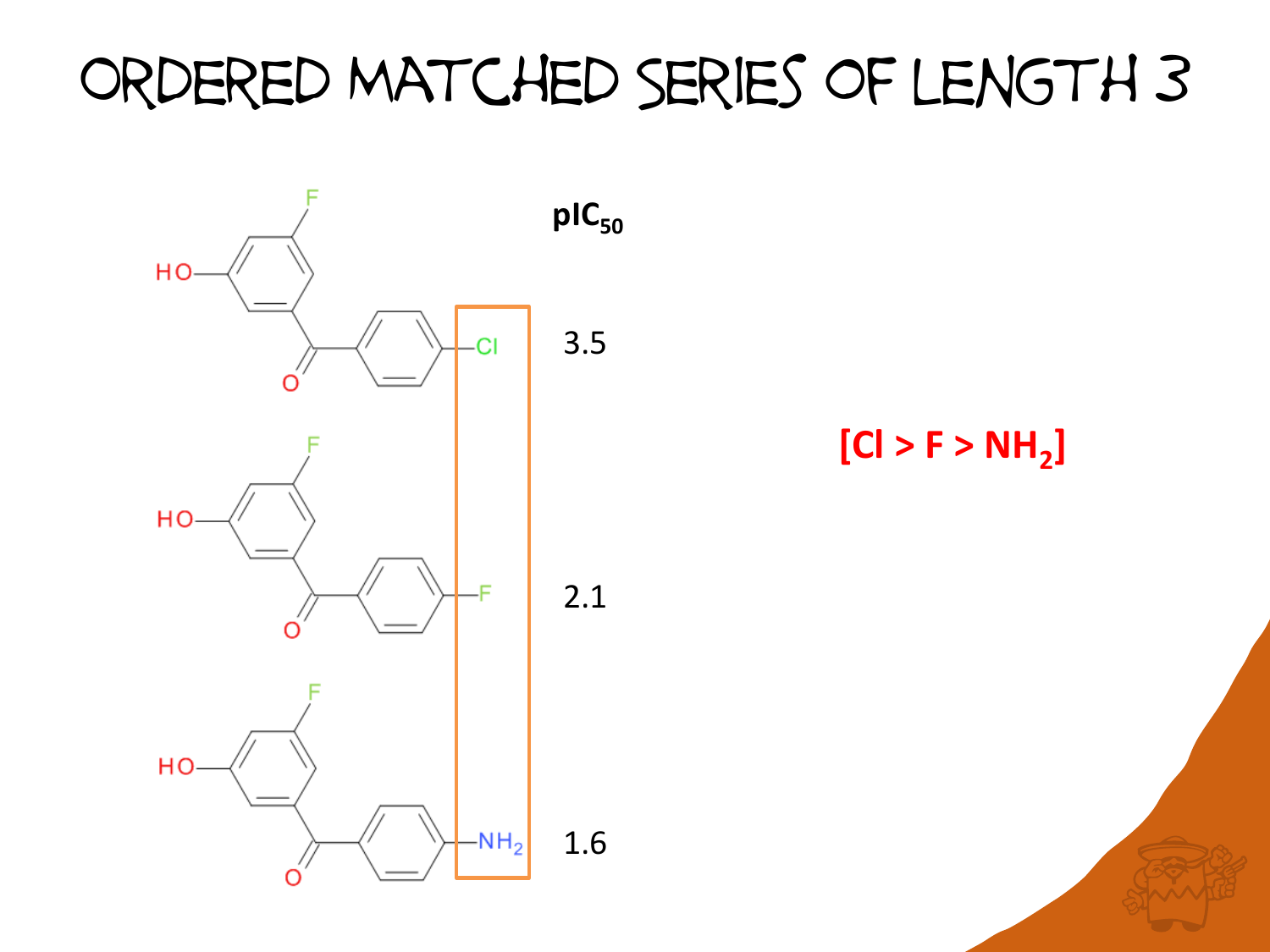### The Matched Pair mentality

- There can only be two
	- Like inhabitants of Flatland ignorant of a third dimension
- What is the equivalent of pair for three? – Triad, trio, triple?
- A matched pair represents a transformation from A->B
	- How would that work if it there were three?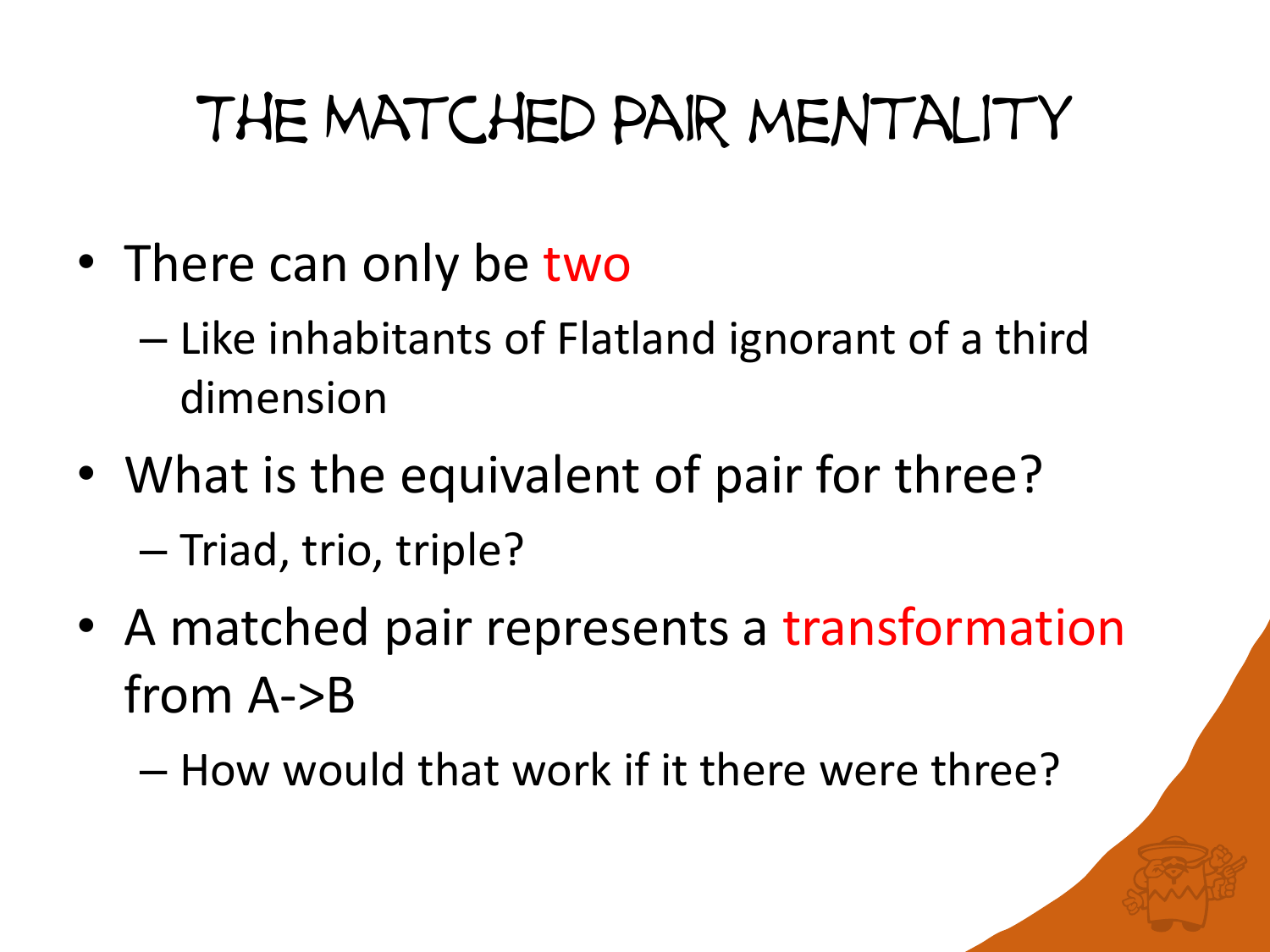# MATSY: PREDICTION USING Matched Series

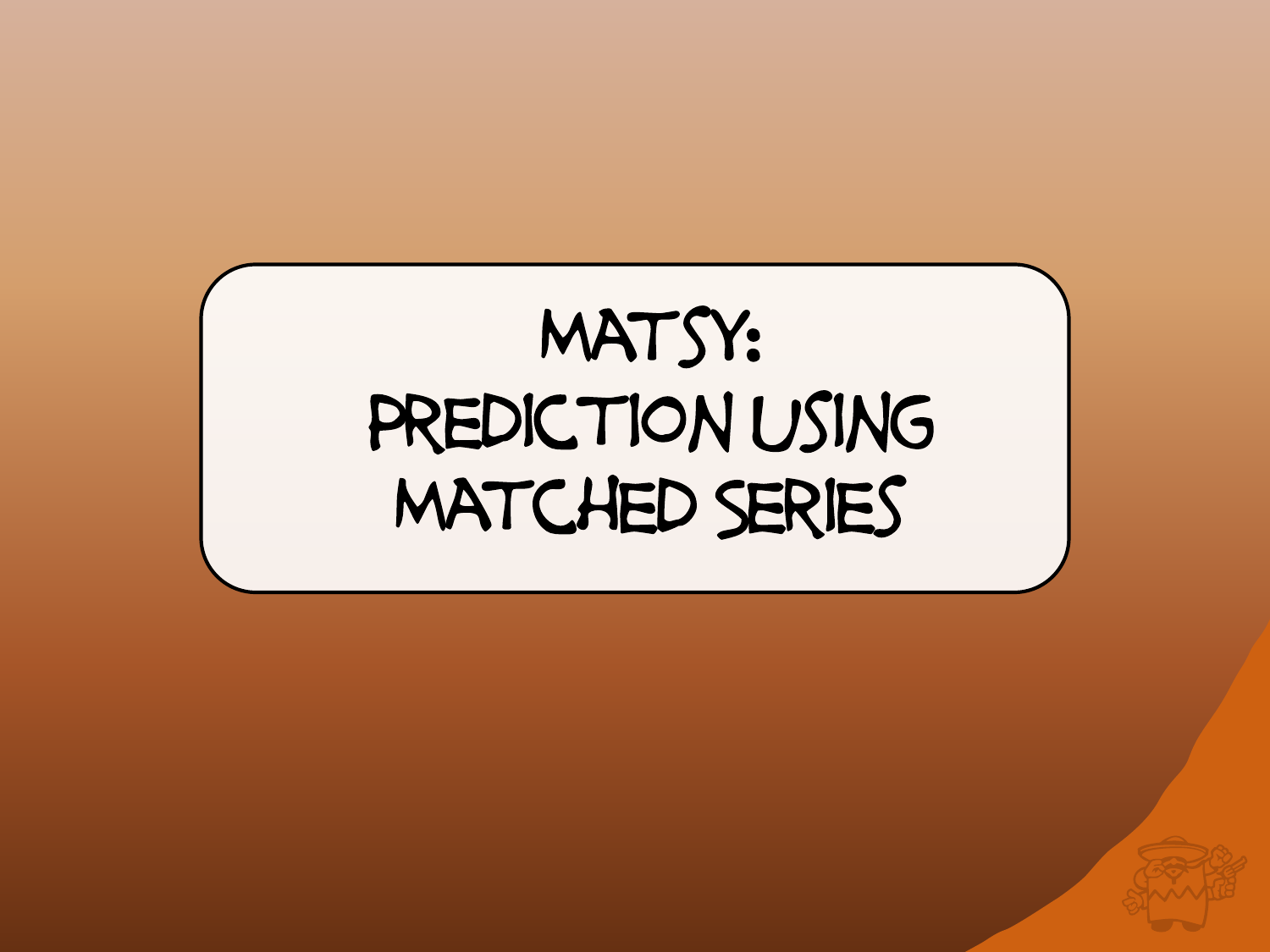## Matched Series have prefeRred orders

| <b>Series</b>   | <b>Enrichment</b> | <b>Observations</b> |  |
|-----------------|-------------------|---------------------|--|
| Br > Cl > F > H | $5.36*$           | 256                 |  |
| Cl > Br > F > H | $3.14*$           | 150                 |  |
| H > F > Cl > Br | $1.53*$           | 73                  |  |
| Br > Cl > H > F | 1.40              | 67                  |  |
| F > Cl > Br > H | 1.36              | 65                  |  |
| Cl > F > Br > H | 0.96              | 46                  |  |
| $\cdots$        | $\cdots$          |                     |  |
| H > F > Br > Cl | 0.77              | 37                  |  |
| $\cdots$        |                   |                     |  |
| H > Br > F > Cl | $0.48*$           | 23                  |  |
| Cl > H > F > Br | $0.48*$           | 23                  |  |
| Cl > F > H > Br | $0.48*$           | 23                  |  |
| H > Cl > F > Br | $0.42*$           | 20                  |  |
| Br > F > H > Cl | $0.40*$           | 19                  |  |
| F > H > Br > Cl | $0.40*$           | 19                  |  |
| H > Cl > Br > F | $0.38*$           | 18                  |  |
| F > Br > H > Cl | $0.36*$           | 17                  |  |
| Br > H > F > Cl | $0.17*$           | 8                   |  |

The fact that certain orders are preferred may be used as the basis of a predictive method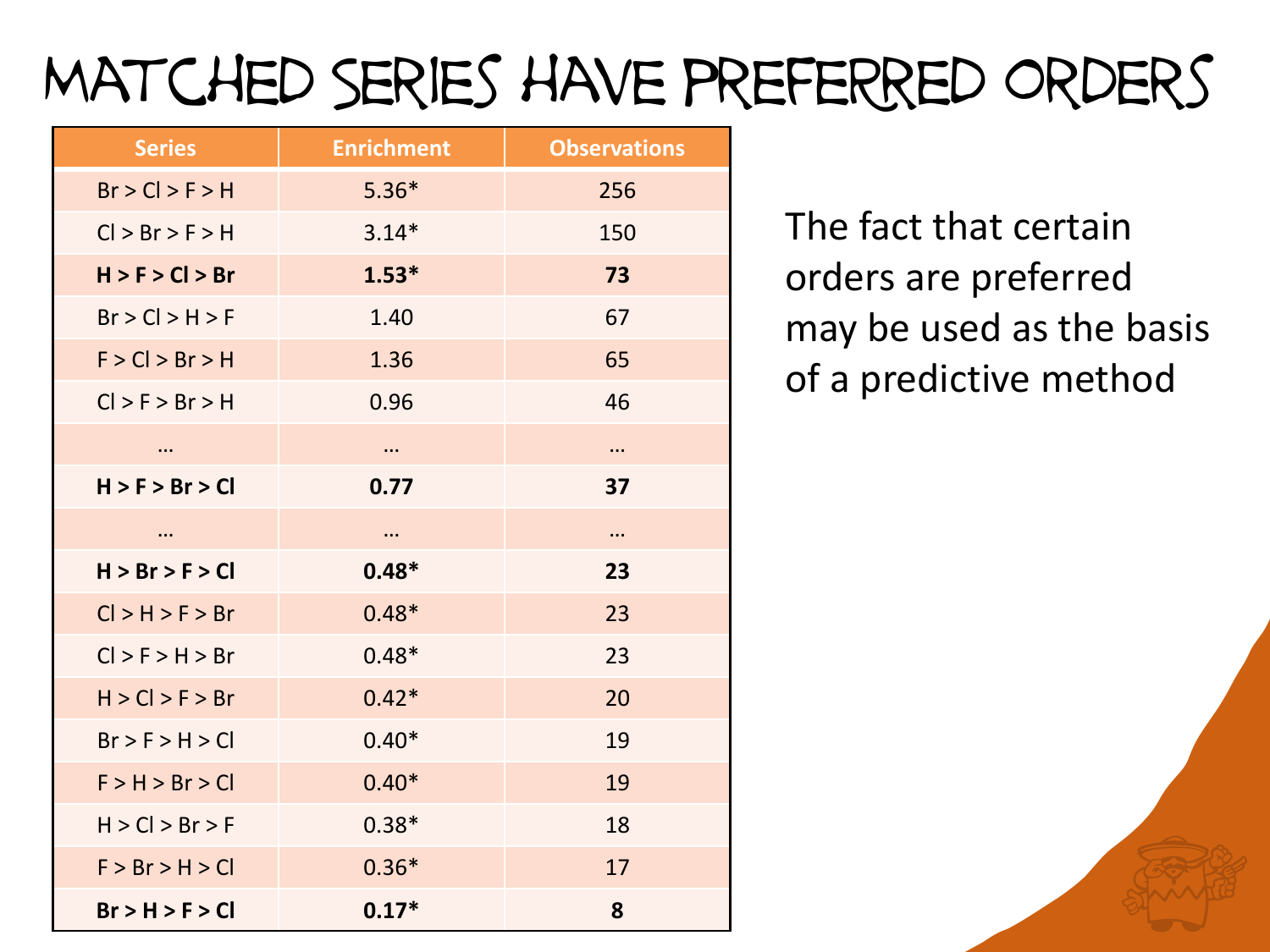### FIND R GROUPS THAT INCREASE ACTIVITY



| <b>R</b> Group | <b>Observations</b> | <b>Obs that</b><br>increase<br>activity | % that<br>increase<br>activity |
|----------------|---------------------|-----------------------------------------|--------------------------------|
|                | 3                   | 3                                       | 100                            |
| F.             | 1                   |                                         | 100                            |
| C.             | 4                   |                                         | 25                             |
| $\cdots$       | $\cdots$            |                                         | $\cdots$                       |

O'Boyle, Boström, Sayle, Gill. *J. Med. Chem.* **2014**, *57*, 2704.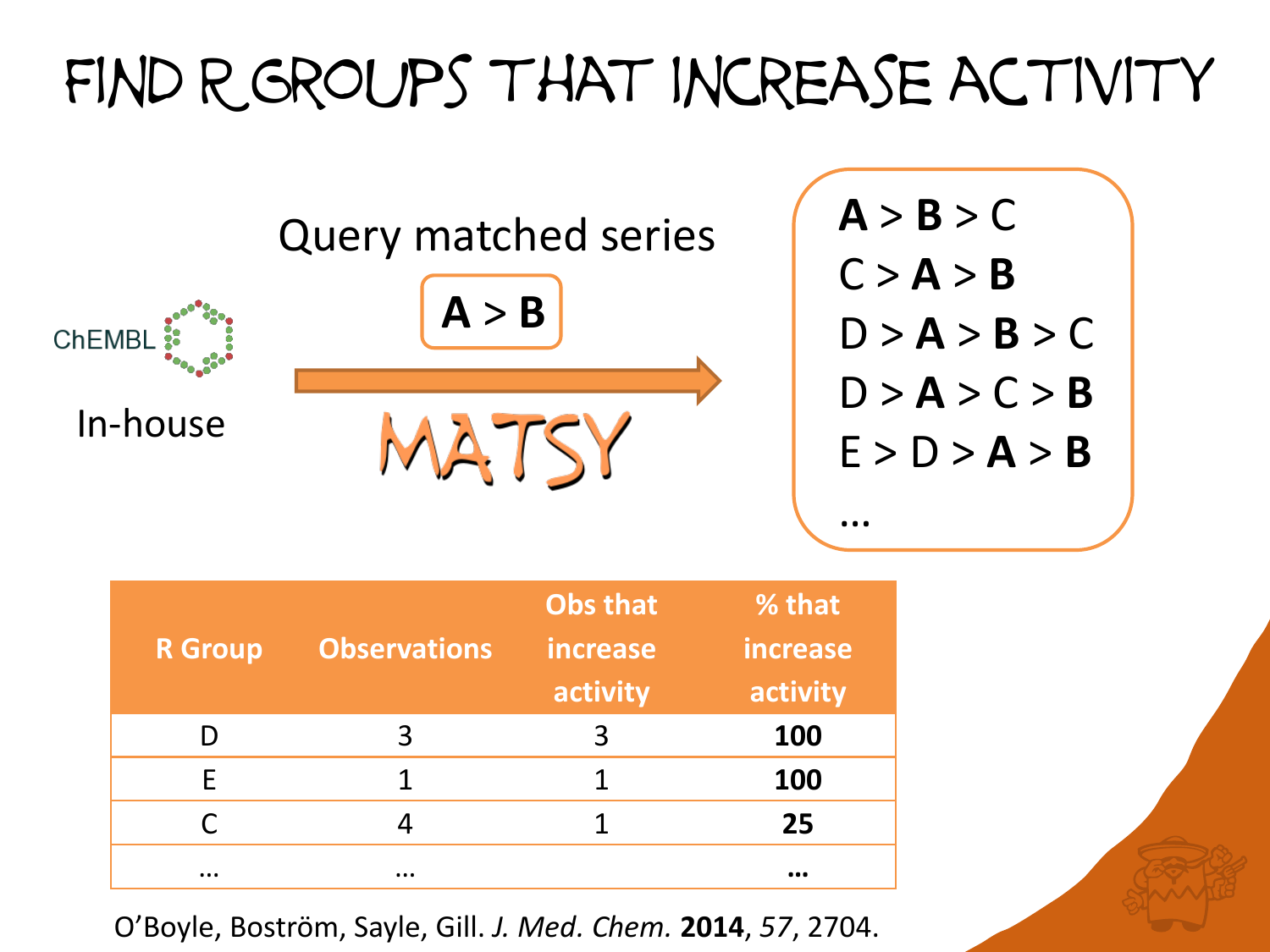## The Dataset-Centric approach

- "Here is my dataset of molecules with activities – now tell me what to make next"
- Pro:
	- Easy for users to get up-and-running
	- Fits with their existing way of thinking
		- Don't need to think too much about matched series
- Con:
	- User is one step removed from the matched series data on which the predictions are actually based
	- Dataset is fixed: cannot play with around with the prediction input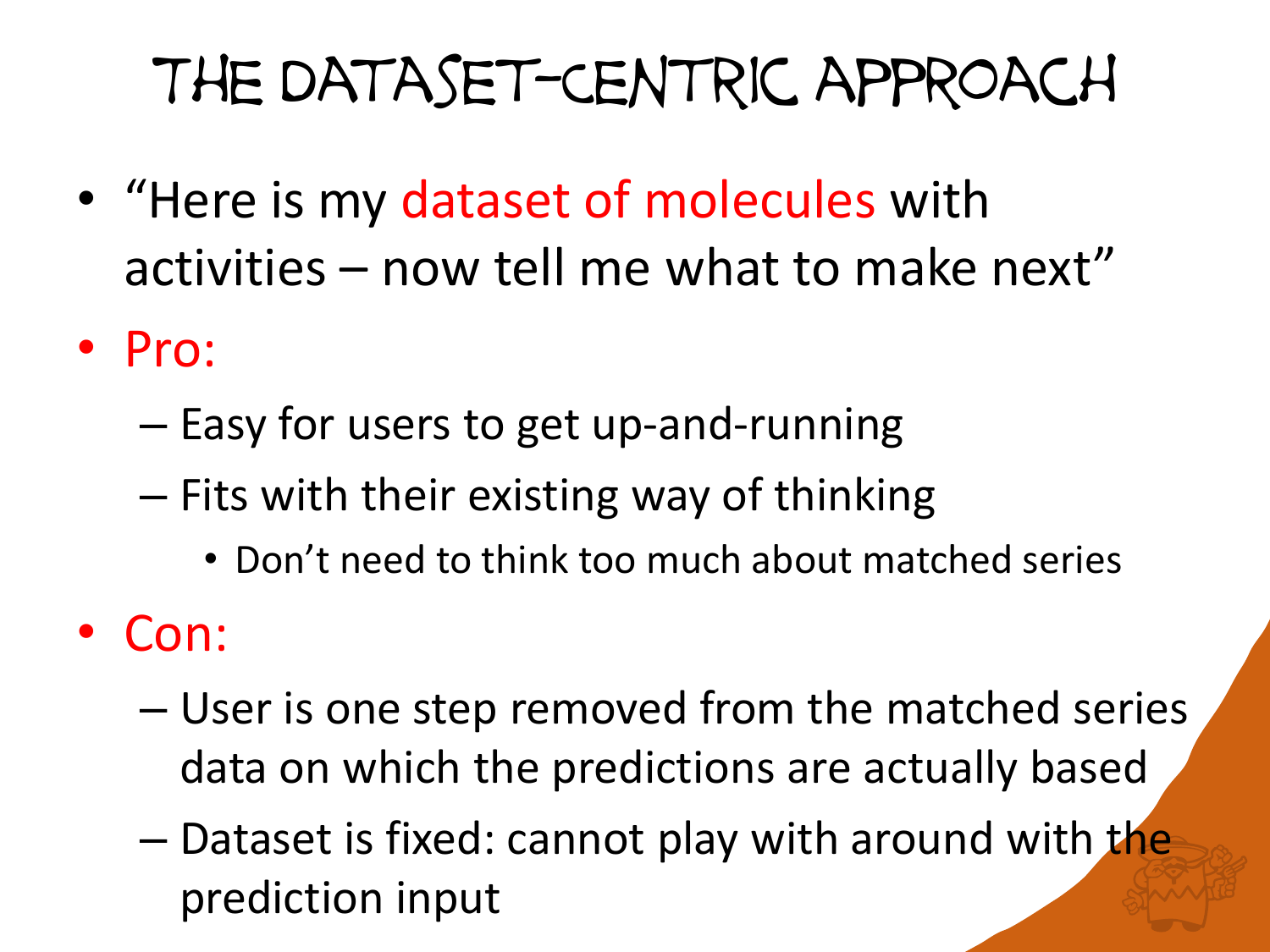## Goals for the interface

- Visual interface based around R-Groups as firstclass objects arranged in ordered series
	- Promote new paradigm
	- Make it clear that the scaffold is not involved
- Should help break the "matched pair" mentality – Just a particular case of matched series
- Should be easy to play with
	- Easy to manipulate and quick to respond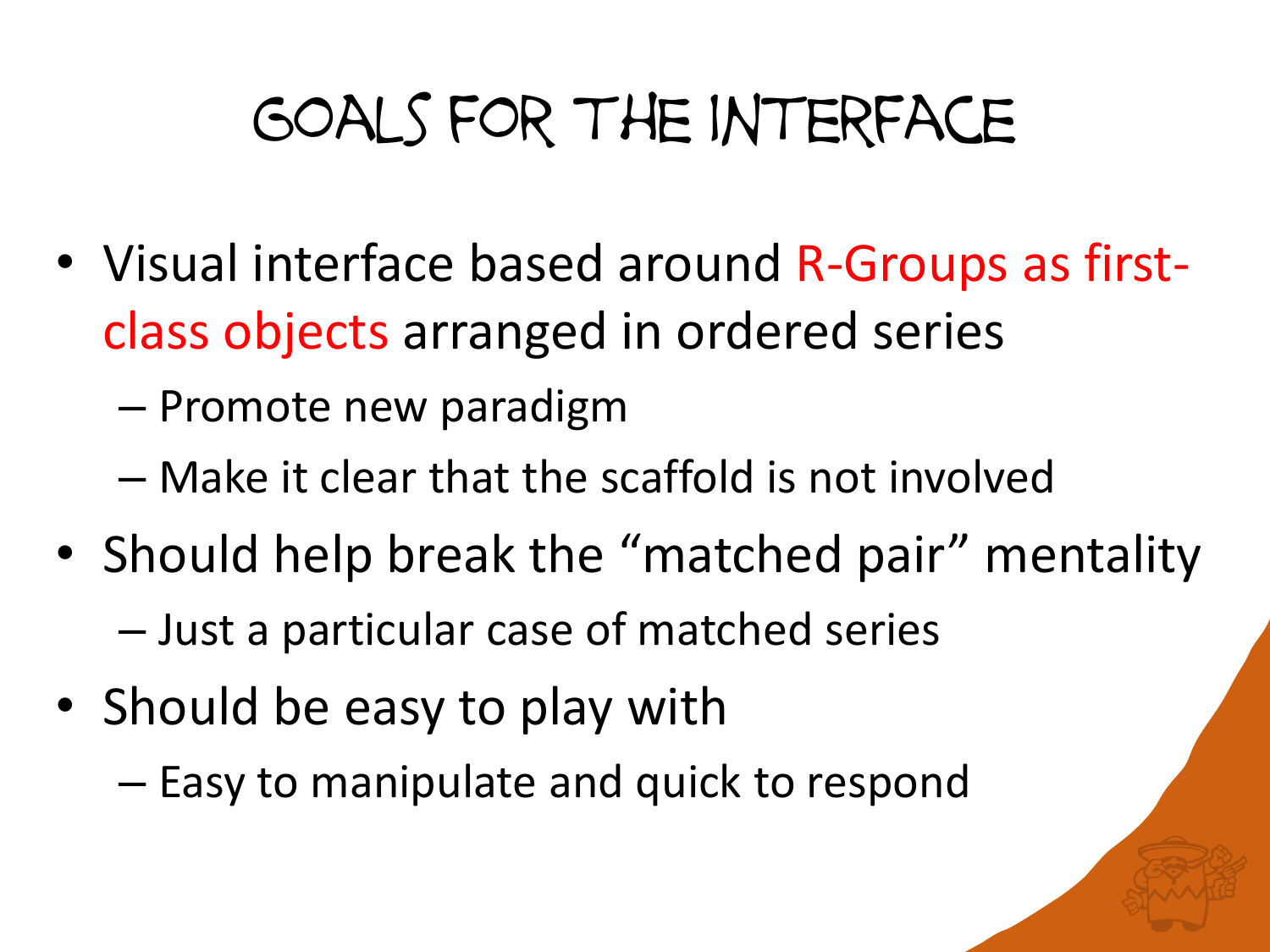- Drag-and-drop R Groups into slots to represent observed activity order
	- The query matched series

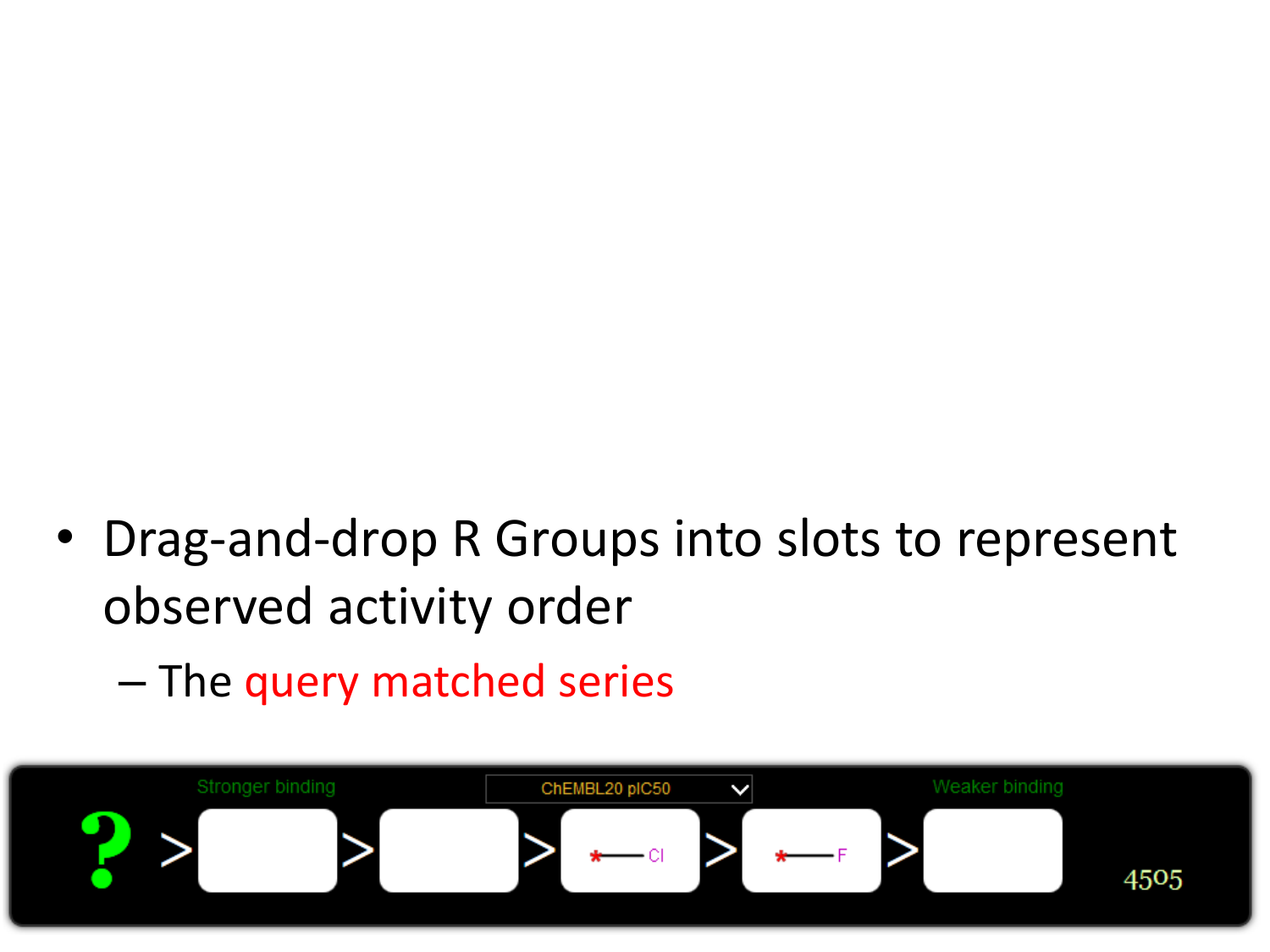

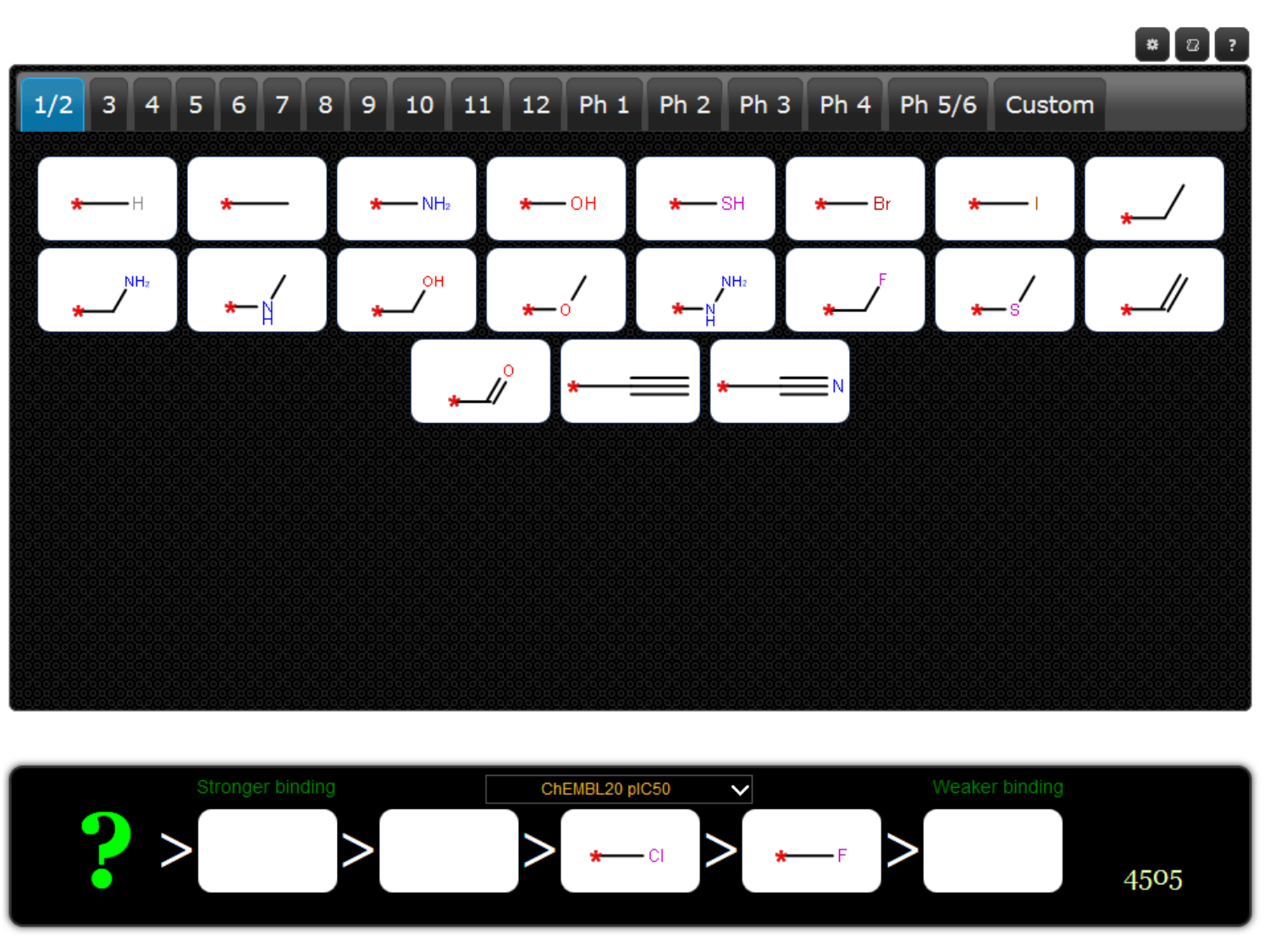Pros

- Easy to play around with
	- Swap around order of R groups
	- See what happens if you follow the predictions
- May suggest hypotheses
- Useful for searching (not just for predictions)
- Tablet-friendly

ConS

- The user needs to be able to provide an ordered matched series as a query
	- You can't just provide a dataset of molecules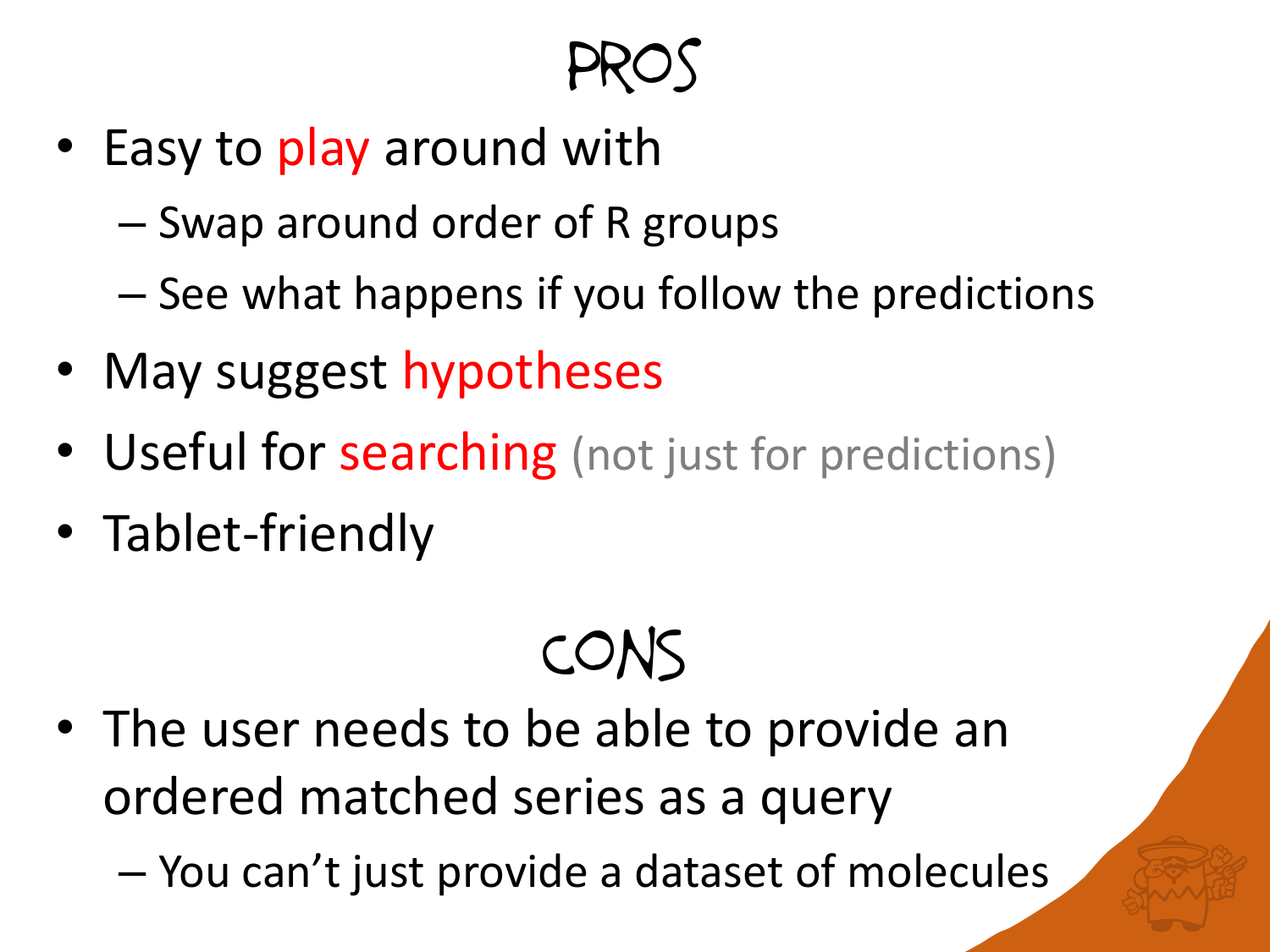#### No Chemistry required

- Predictions are solely based on the order of R groups in a matched series
	- Not using any calculated properties
- Images of all R groups in ChEMBL can be generated in advance (~65K)
- $\bullet \Rightarrow A$  cheminformatics toolkit is not required for the interface or even for making predictions
- In practice, we do use a toolkit to allow the user to enter R groups as SMILES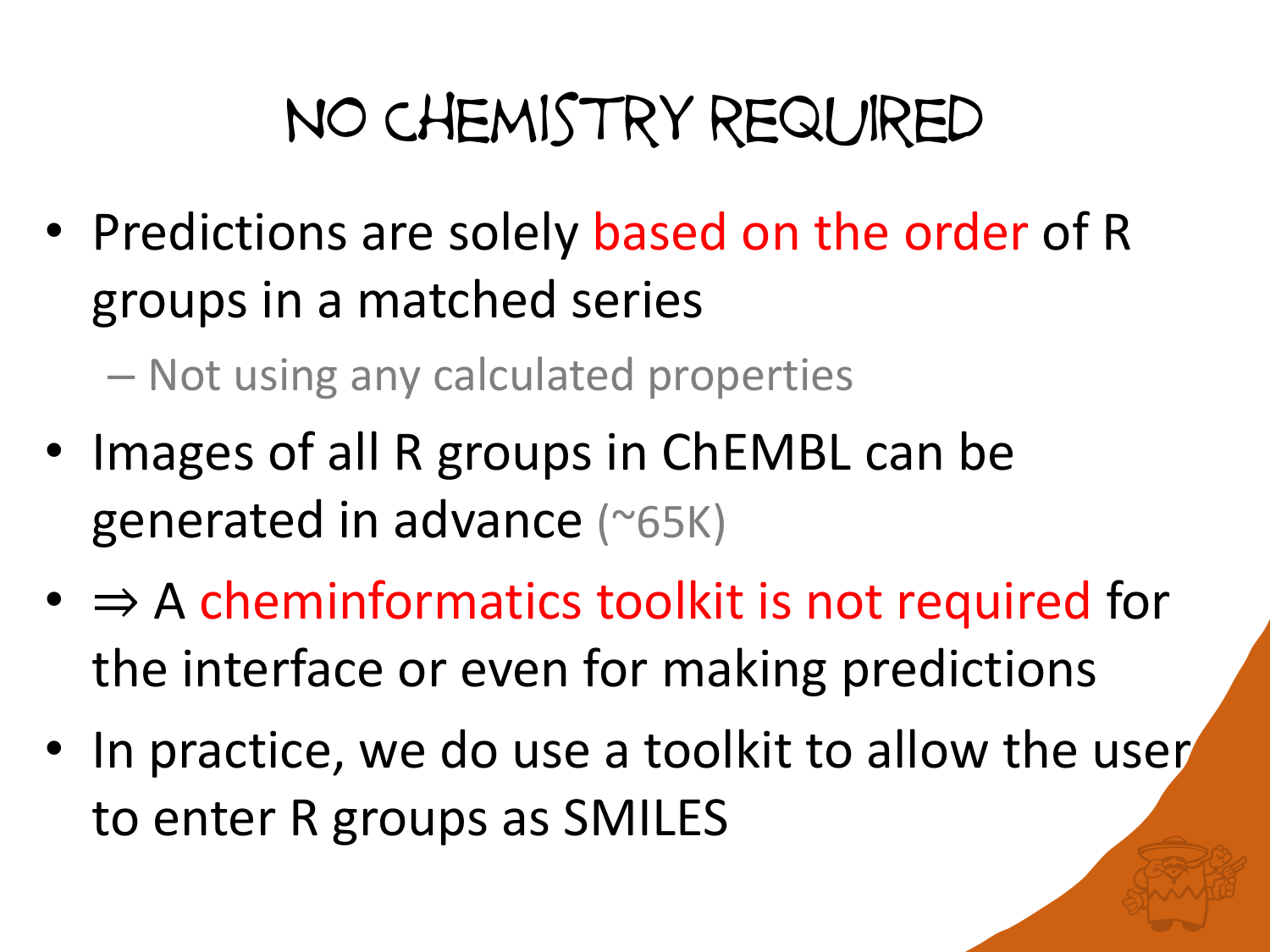# Use Case #1 Are matched Series PREDICTIONS SYMMETRIC?

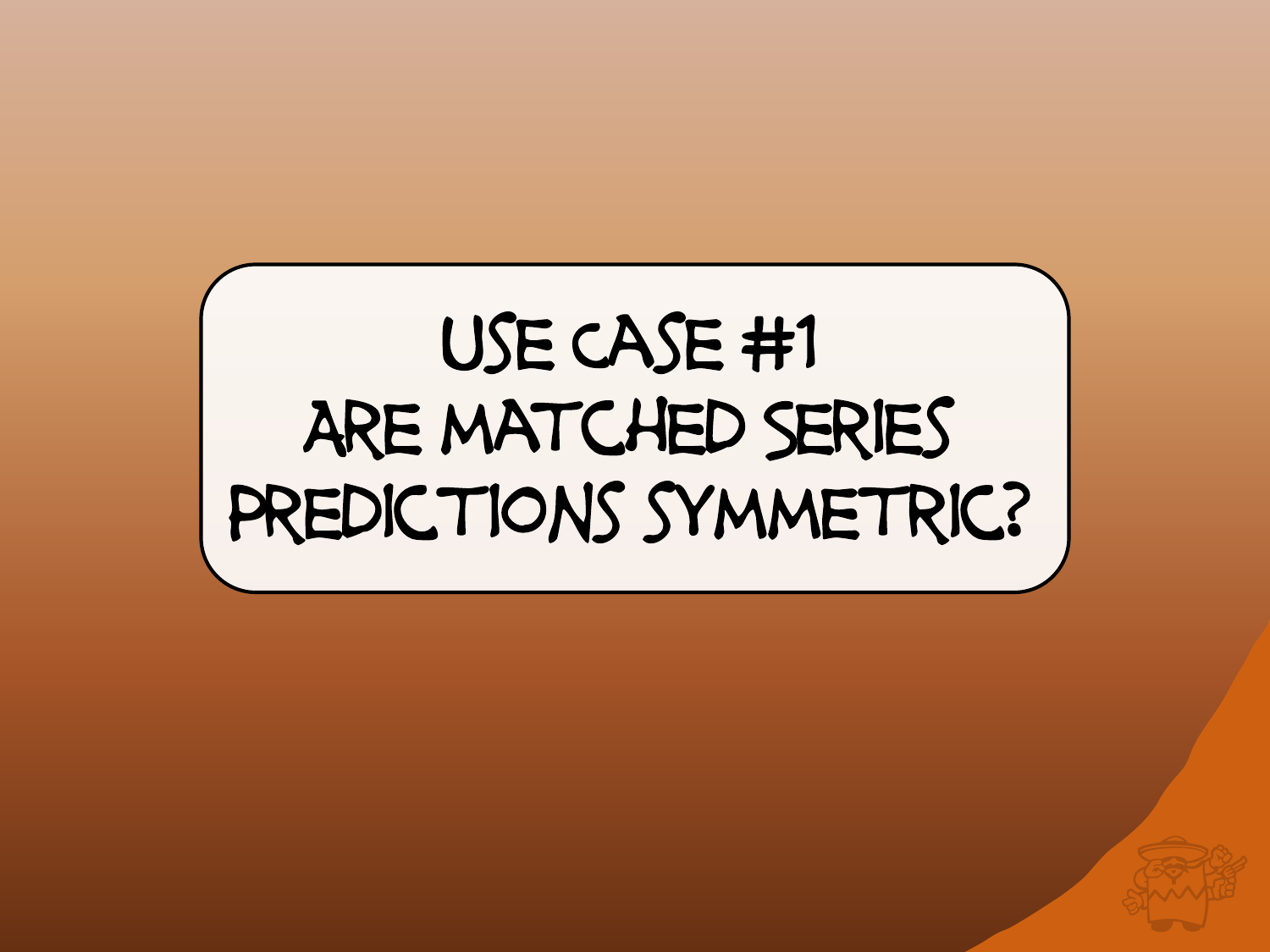### Are matched series predictions symmetric?

- If A>B>C>D is a highly preferred order – Then D>C>B>A also tends to be preferred
- Hypothesis:
	- if A reduces the activity given D>C>B
	- $\Rightarrow$  it will also improve the activity given B>C>D

- If true, then we have twice as much data to use for predictions
	- Let's find out….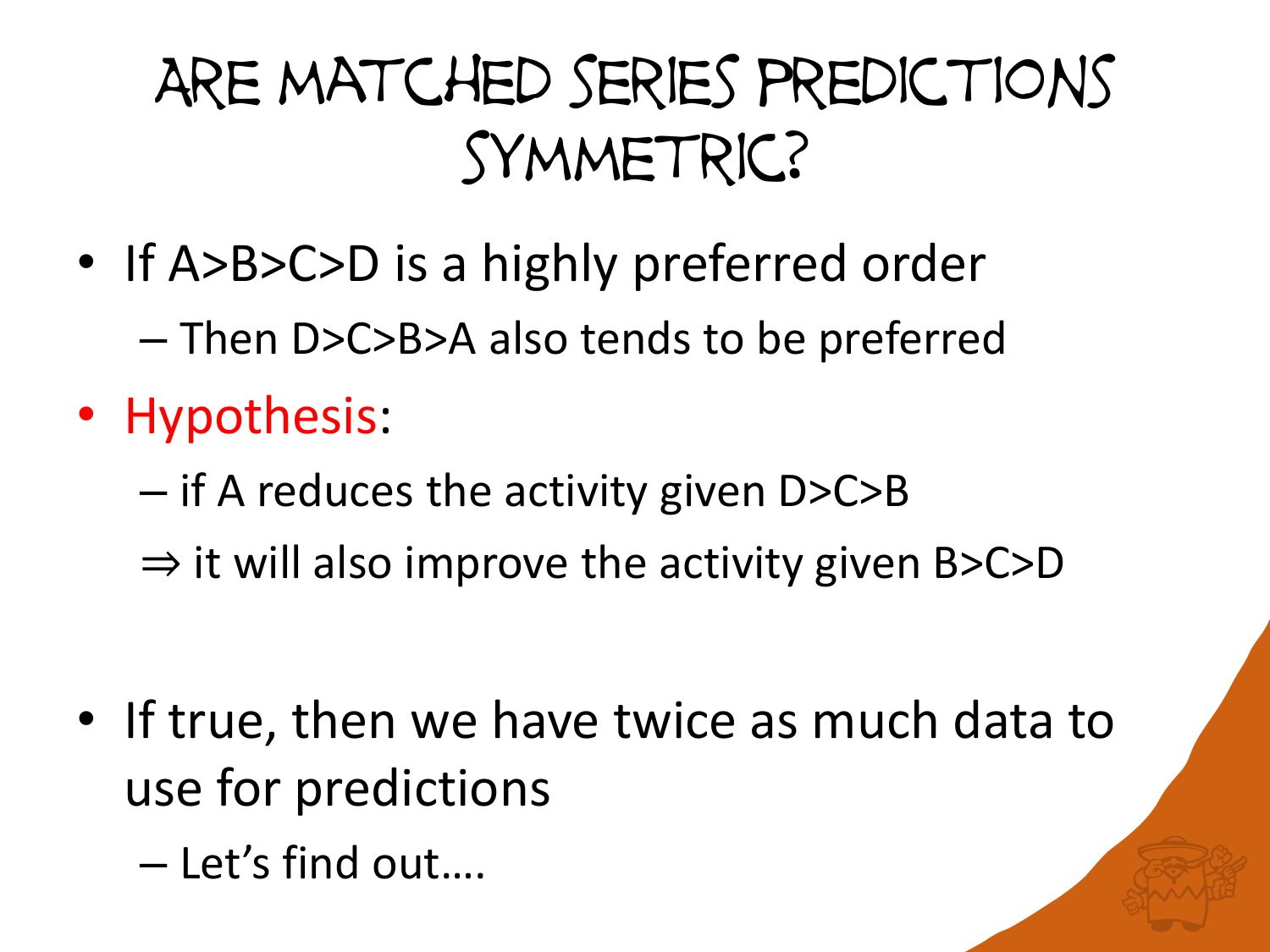**? > Cl > F > H H > F > Cl > ?**

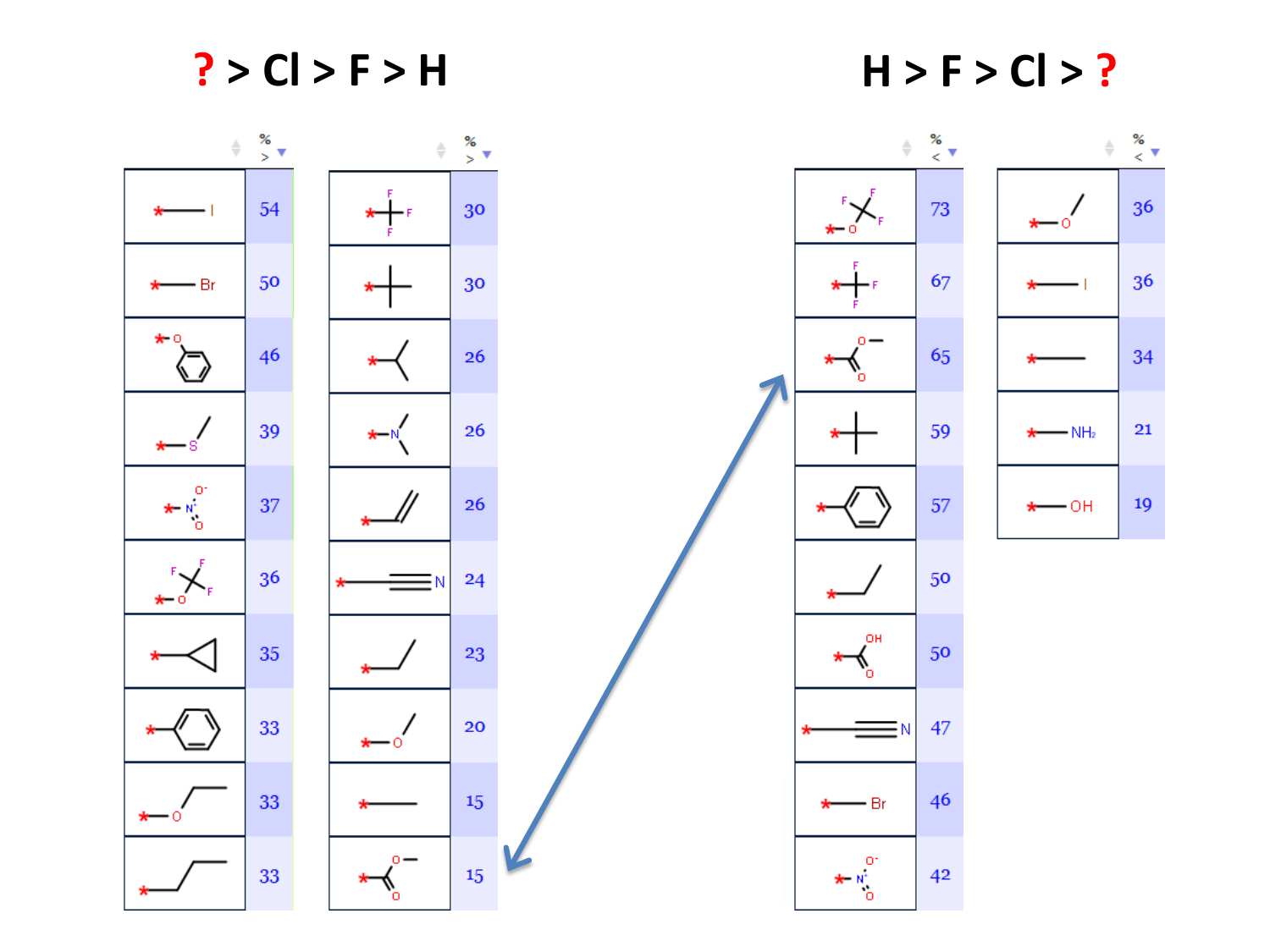## Use case #2 Topliss Decision Tree

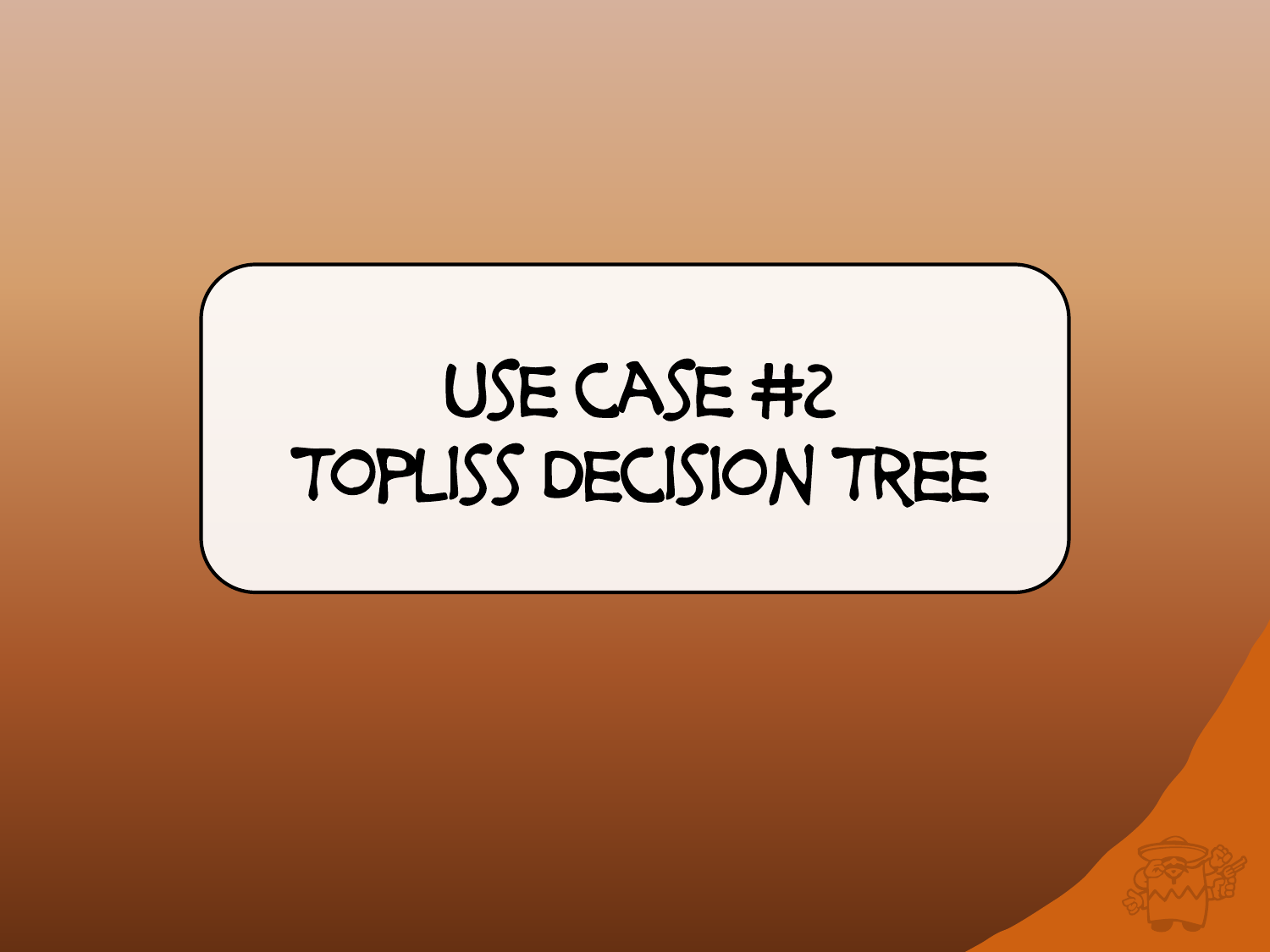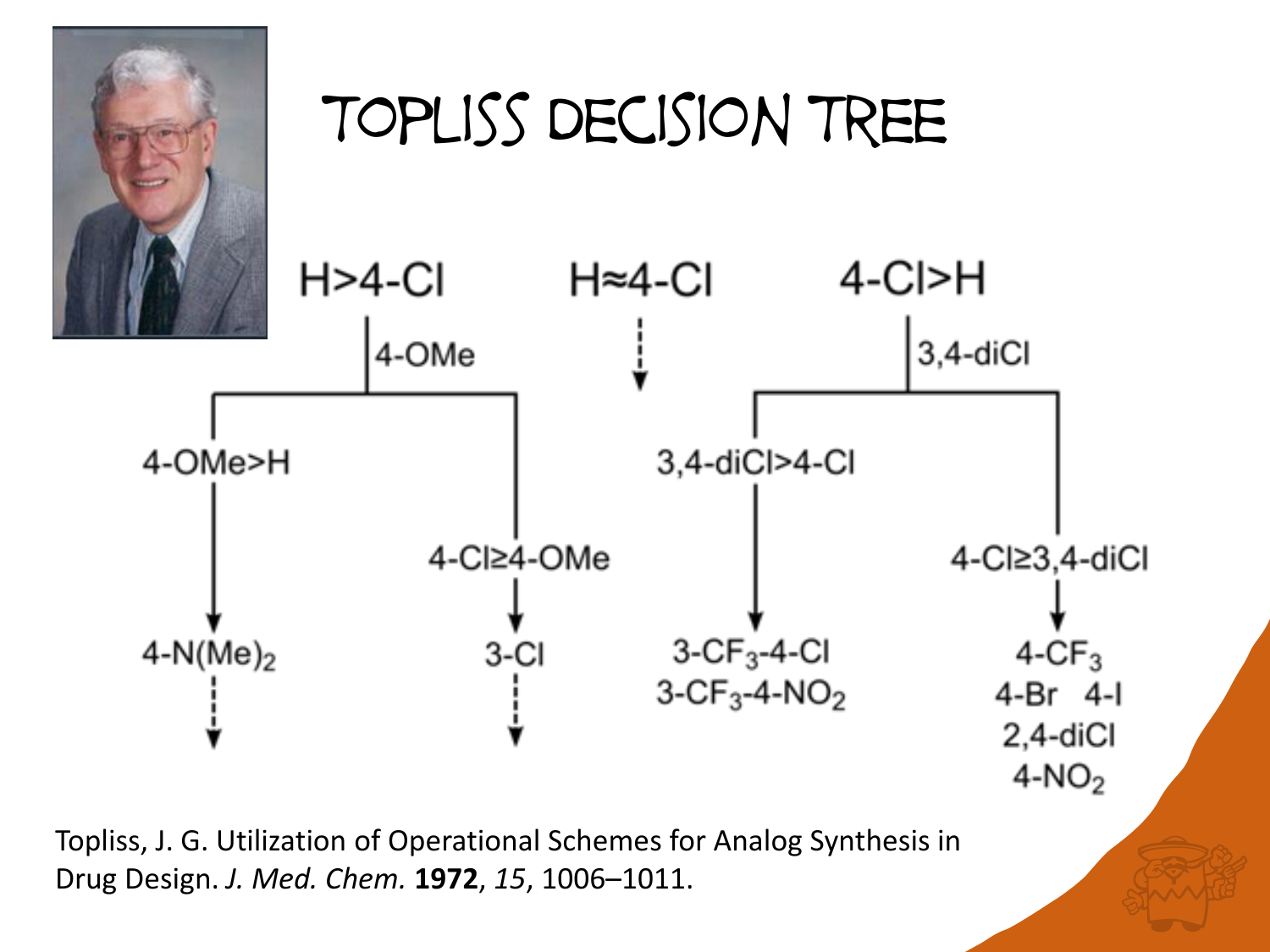#### Topliss Decision Tree

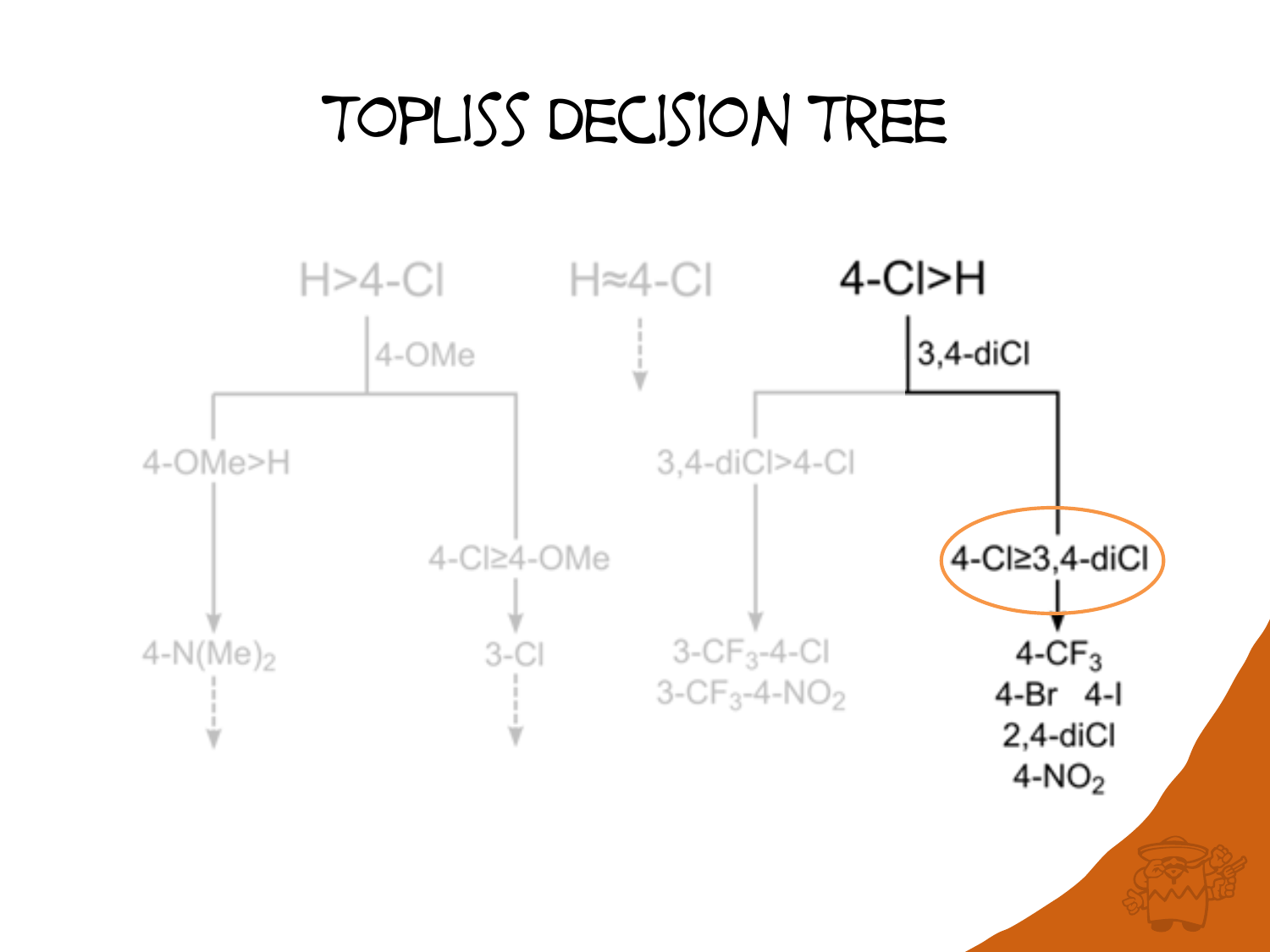#### Topliss Decision Tree

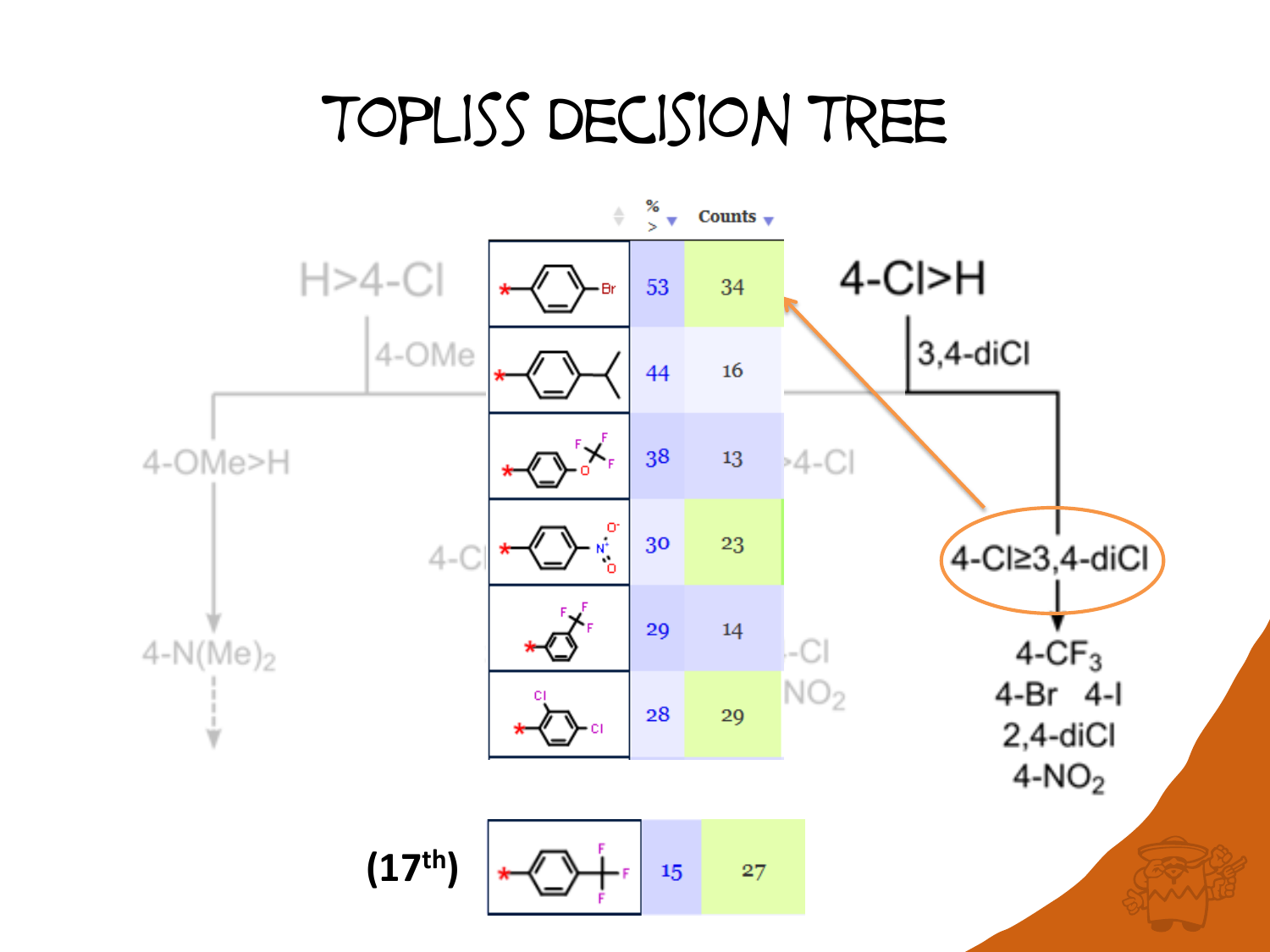